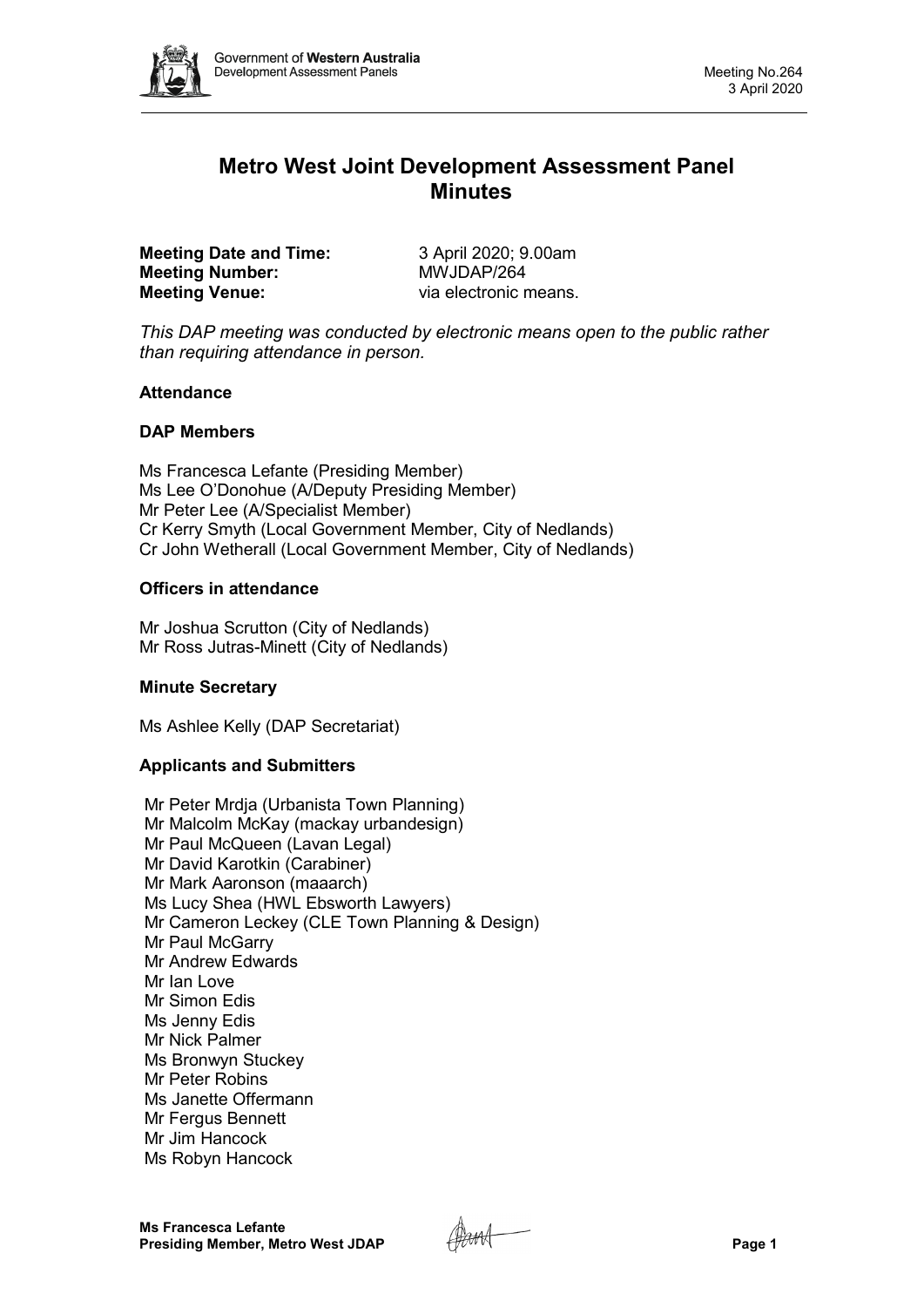

# **Members of the Public / Media**

There were 37 members of the public in attendance.

# **1. Declaration of Opening**

The Presiding Member declared the meeting open at 9.07am on 3 April 2020 and acknowledged the traditional owners and pay respect to Elders past and present of the land on which the meeting was being held.

The Presiding Member announced the meeting would be run in accordance with the DAP Standing Orders 2017 under the *Planning and Development (Development Assessment Panels) Regulations 2011*.

The Presiding Member advised that in accordance with Section 5.16 of the DAP Standing Orders 2017 which states *'A person must not use any electronic, visual or audio recording device or instrument to record the proceedings of the DAP meeting unless the Presiding Member has given permission to do so.',* the meeting would not be recorded.

In response to the COVID-19 situation, this meeting was convened via electronic means. Members were reminded to announce their name and title prior to speaking.

### **2. Apologies**

Mr Jarrod Ross (Deputy Presiding Member) Mr Jason Hick (Specialist Member)

# **3. Members on Leave of Absence**

Nil

# **4. Noting of Minutes**

DAP members noted that signed minutes of previous meetings are available on the [DAP website.](https://www.dplh.wa.gov.au/about/development-assessment-panels/daps-agendas-and-minutes)

# **5. Declaration of Due Consideration**

All members declared that they had duly considered the documents.

### **6. Disclosure of Interests**

Nil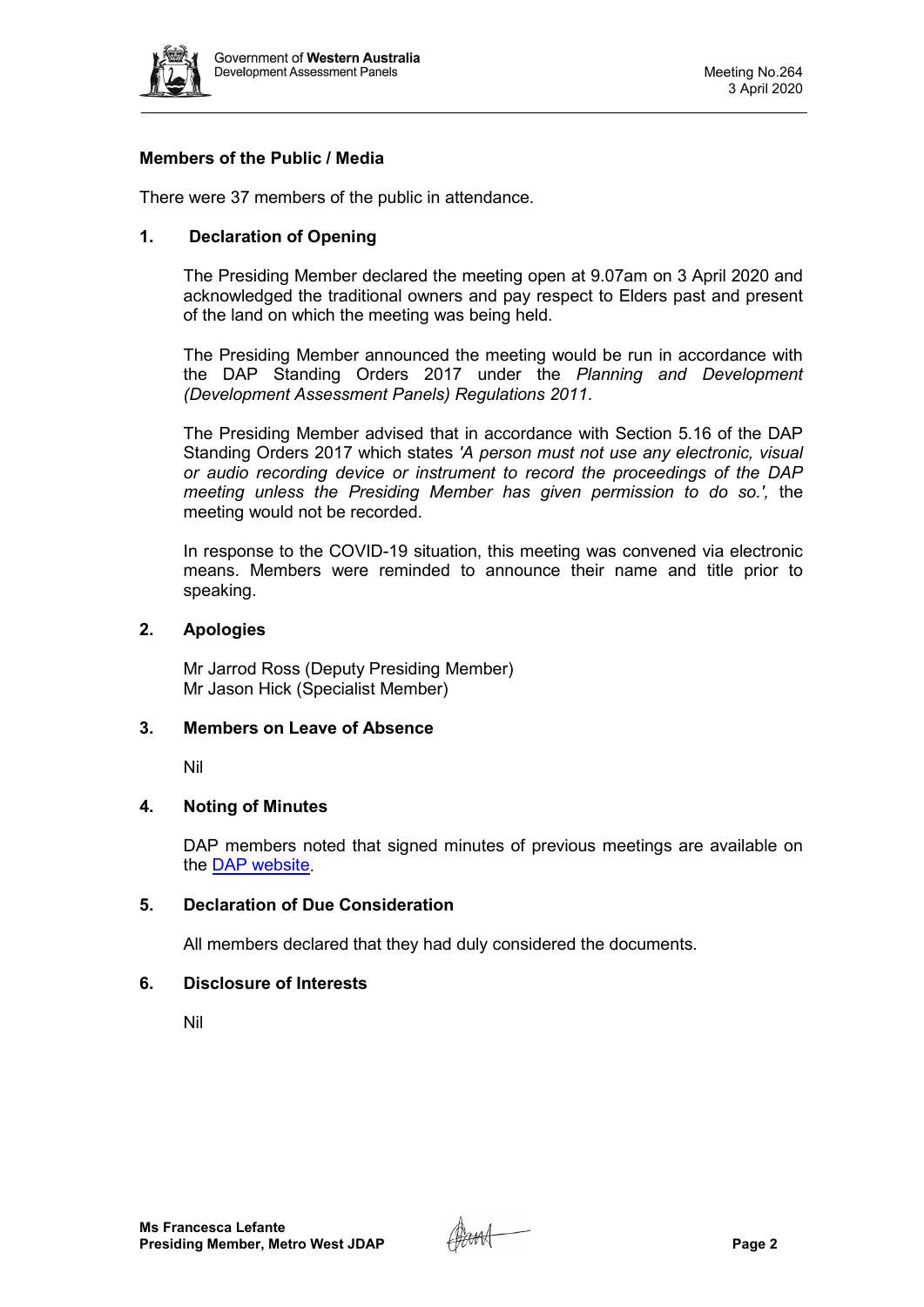

### **7. Deputations and Presentations**

- **7.1** Mr Andrew Edwards addressed the DAP against the application at Item 10.1.
- **7.2** Mr Ian Love addressed the DAP against the application at Item 10.1 and responded to questions from the panel.
- **7.3** Mr Simon Edis and Ms Jenny Edis addressed the DAP against the application at Item 10.1.
- **7.4** Mr Nick Palmer addressed the DAP against the application at Item 10.1.
- **7.5** Ms Bronwyn Stuckey addressed the DAP against the application at Item 10.1.
- **7.6** Mr Peter Robins addressed the DAP against the application at Item 10.1.
- **7.7** Ms Janette Offermann addressed the DAP against the application at Item 10.1.
- **7.8** Mr Fergus Bennett addressed the DAP against the application at Item 10.1.
- **7.9** Ms Lucy Shea (HWL Ebswoth Lawyers) and Mr Cameron Leckey (CLE Town Planning & Design) addressed the DAP against the application at Item 10.1.
- **7.10** Ms Mr Petar Mrdja (Urbanista Town Planning), Mr Paul McQueen (Lavan Legal), Mr Malcolm McKay (mackay urbandesign), Mr Mark Aaronson (maaarch) Mr David Karotkin (Carabiner) and Mr Paul McGarry addressed the DAP in support of the application at Item 10.1 and responded to questions from the panel.
- **7.11** The City of Nedlands Officers addressed the DAP in relation to the application at Item 10.1 and responded to questions from the panel.

#### **PROCEDURAL MOTION**

#### **Moved by:** Ms Francesca Lefante **Seconded by:** Ms Lee O'Donohue

That the Metro West Panel Members receive legal advice from representatives of the State Solicitors Office and that such advice is received behind closed doors, in accordance with section 5.10.2g of the DAP Standing Orders 2017.

#### **The Procedural Motion was put and CARRIED UNANIMOUSLY.**

**REASON:** to receive legal advice from representatives of the State Solicitors Office.

The meeting was closed to the public at 11.47am The meeting was reopened to the public at 12.23am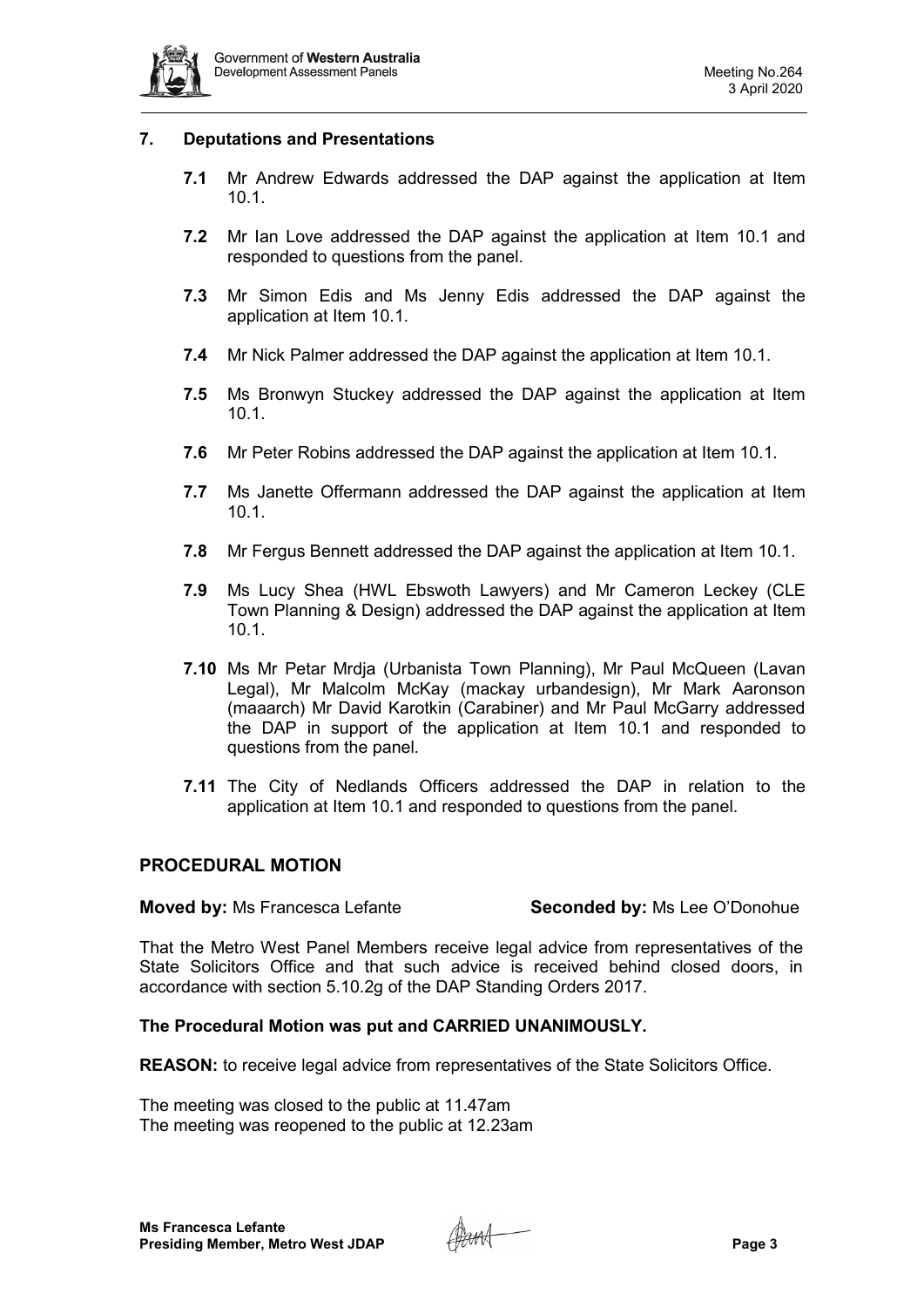

# **8. Form 1 – Responsible Authority Reports – DAP Application**

Nil

**9. Form 2 – Responsible Authority Reports – Amending or cancelling DAP development approval**

Nil

# **10. Appeals to the State Administrative Tribunal**

| <b>10.1 Property Location:</b><br><b>Development Description:</b> | No. 135 (Lot 684) Broadway, Nedlands<br>Mixed Use Development comprising Seven<br>levels, 20 Serviced Apartments units, 8 Multiple<br>Dwellings and Café with Basement Parking |
|-------------------------------------------------------------------|--------------------------------------------------------------------------------------------------------------------------------------------------------------------------------|
| Applicant:<br>Owner:<br>Responsible Authority:<br>DAP File No:    | Cedar Cove Pty Ltd C/- Urbanista Town Planning<br>Cedar Cove Pty Ltd<br>City of Nedlands<br>DAP/19/01655                                                                       |

### **REPORT RECOMMENDATION**

**Moved by:** Mr Peter Lee **Seconded by:** Ms Lee O'Donohue

That the Metro West JDAP resolves to:

1. **Approve** DAP Application reference DAP/19/01655 and accompanying plans (Attachment 1) in accordance with Clause 68 of Schedule 2 (Deemed Provisions) of the *Planning and Development (Local Planning Schemes) Regulations 2015*, and the provisions of the City Of Nedlands Local Planning Scheme No. 3, and pursuant to clause 24(1) and 26 of the Metropolitan Region Scheme subject to the following conditions:

# **Conditions**

- 1. This decision constitutes planning approval only and is valid for a period of two (2) years from the date of approval. If the subject development is not substantially commenced within the two (2) year period, the approval shall lapse and be of no further effect.
- 2. The development shall at all times comply with the application and the approved plans, subject to any modifications required as a consequence of any condition(s) of this approval.
- 3. This approval is for Serviced Apartments, Multiple dwellings and Cafe. Development shall be in accordance with these land uses as defined within Local Planning Scheme No. 3, the approved plan(s), any other supporting information and conditions of approval.
- 4. Prior to occupation of the development the finish of the parapet walls is to be finished in accordance with the hereby approved plans.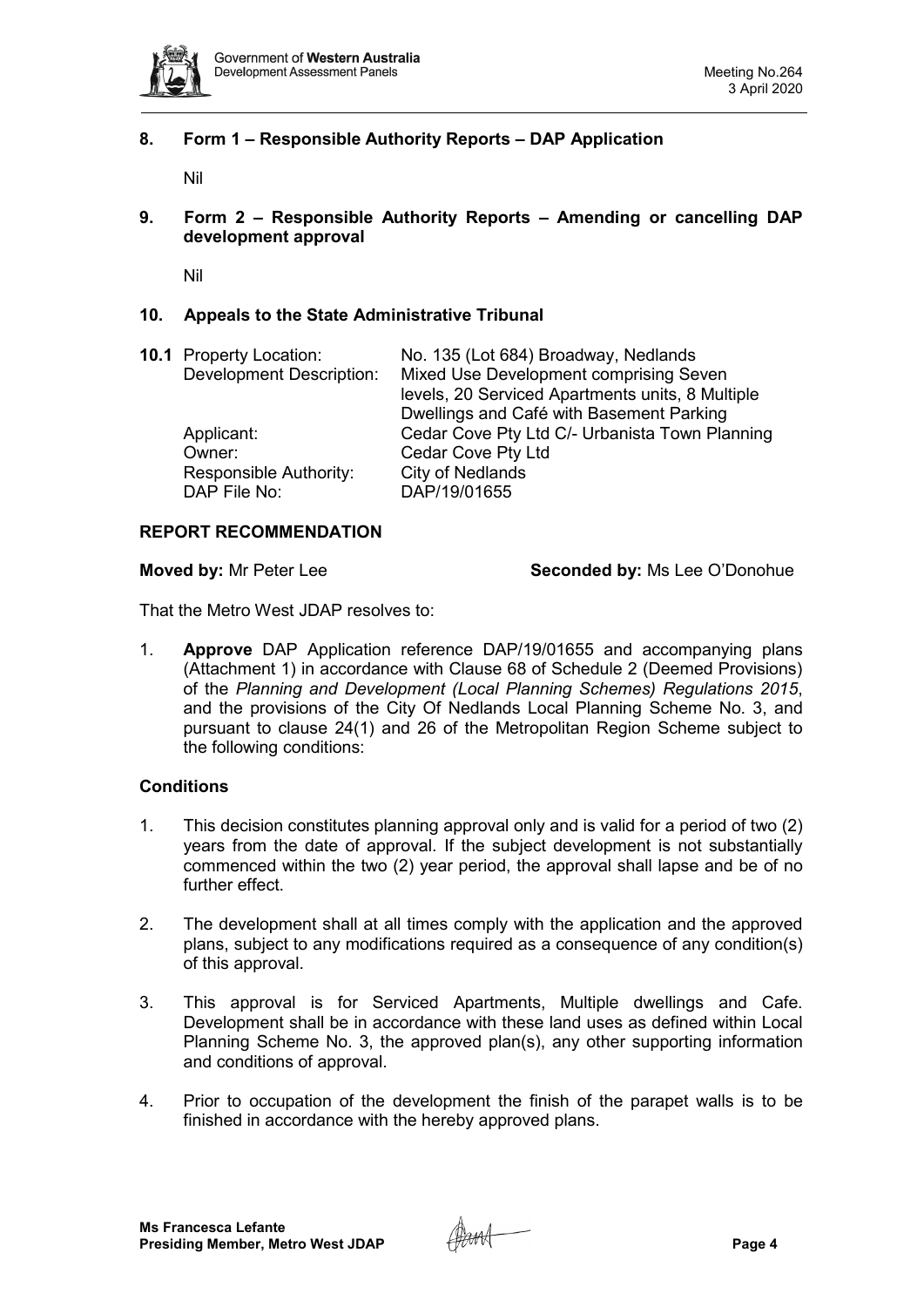

- 5. All stormwater generated on site is to be retained on site. An onsite storage/infiltration system is to be provided within the site for a 1 in 100-year storm event. No stormwater will be permitted to enter the City of Nedlands's stormwater drainage system unless otherwise approved.
- 6. Prior to the issue of a Building Permit, a geotechnical report addressing the development area is to be prepared by a suitably qualified practitioner at the applicant's cost and submitted to the City of Nedlands and be implemented to the satisfaction of the City of Nedlands. The report will give due consideration to any potential impacts on neighbouring properties including but not limited to: ground water management, excavation or modifications to existing ground levels; vibration or consolidation of material throughout the demolition and construction phase of the project. The geotechnical report will identify any remedial treatments required to mitigate any adverse impacts and will be lodged with the building permit application, together with certification that the design is suitable for the site conditions as outlined in the geotechnical report.

#### Demolition and Construction

7. A Demolition and Construction Management Plan being provided to the City which addresses the control of; vibration, dust, noise, waste, sand, sediment, temporary fencing, hoardings, gantries, site access / egress, site deliveries, heavy construction machinery, traffic control shall be provided to the City of Nedlands with or before the demolition permit and building permit approval applications are submitted and shall be implemented to the satisfaction of the City of Nedlands.

#### Noise

- 8. The Acoustic report prepared Hewshott Acoustics International forms part of this approval. The recommendations contained within the acoustic report shall be implemented and adhered to for the lifetime of the development to the satisfaction of the City of Nedlands.
- 9. Prior to the lodgement of a building permit, a noise management plan is to be submitted detailing measures that will be undertaken to ensure noise levels form the development are compliant with the assigned levels prescribed in the Environmental Protection (Noise) Regulations 1997. The plan is to be prepared by a suitably qualified consultant and is to include:
	- sound proofing measures used in the design and construction of the development;
	- predictions of likely noise levels;
	- control measures to be undertaken (including monitoring procedures), and identified noise sensitive receivers; and
	- a complaint response procedure.

All noise attenuation measures, identified by the plan or as additionally required by the City, are to be implemented prior to occupancy of the development or as otherwise required by the City and the requirements of the plan are to be observed at all times.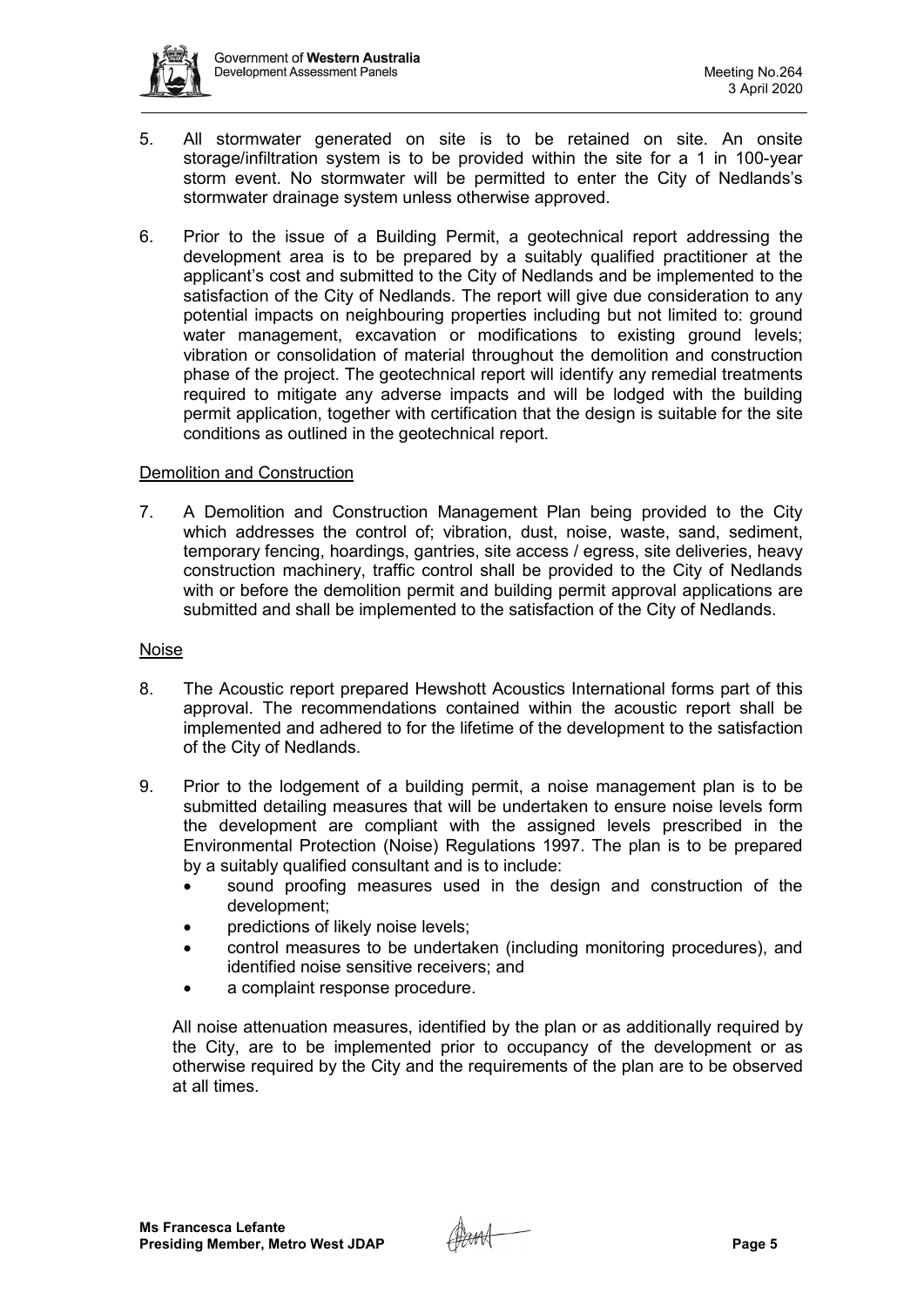

#### Vehicle Access and Parking

- 10. Prior to occupation of the development any new or modified crossover associated with the hereby approved development must receive separate approval from the City of Nedlands.
- 11. Prior to occupation, the proposed car parking and vehicle access areas shall be sealed, drained, paved and line marked in accordance with the approved plans and are to comply with the requirements of AS2890.1 to the satisfaction of the City of Nedlands.

# Waste Management

12. The waste management plan prepared by Talis Consultants dated 19 March 2020 forms part of this development approval and shall be complied with at all times to the satisfaction of the City of Nedlands.

### Land Use

13. The Short-Term Accommodation Management Plan forms part of this approval. The approved Management plan is to be implemented, adhered to and updated, thereafter to the satisfaction of City of Nedlands.

### Landscaping

- 14. Prior to commencement of development, a detailed landscaping plan prepared by a competent landscape designer shall be submitted to and approved by the City of Nedlands. Landscaping shall be installed and maintained in accordance with that plan, or any modifications approved thereto, for the lifetime of the development thereafter, to the satisfaction of the City of Nedlands.
- 15. Prior to the issue of a Building Permit, all communal and private open space areas shall include a water tap for the purpose of irrigation.
- 16. Prior to the lodgement of a Building Permit, an arborist report shall be submitted to the City of Nedlands, demonstrating that the construction and built development will not adversely affect the health of any tree located on lots 8 and 685 Broadway, Nedlands and Lot 681 Kingsway Nedlands, to the Satisfaction of the City of Nedlands.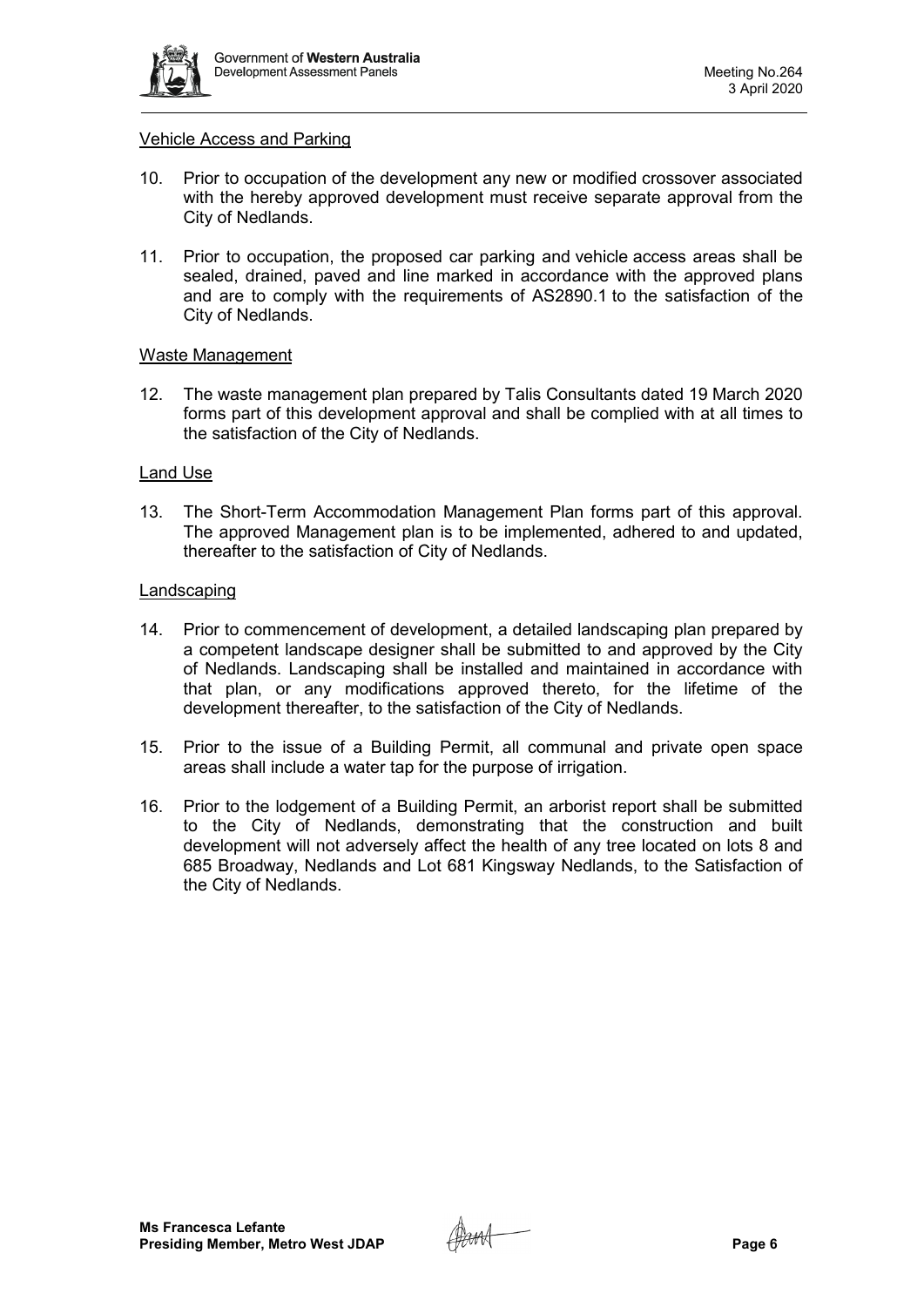

### Entry and Lighting

- 17. Prior to occupation, the applicant shall arrange a suitably qualified consultant to prepare a lighting plan which demonstrates that the proposed development will not cause adverse amenity impacts on the surrounding locality and comply with the relevant Australian Standard;
	- i. A full site plan indicating the proposed siting of lighting columns including details of their proposed height;
	- ii. Times of operation;<br>iii. A Management Plai
	- A Management Plan to detail the methods that will be employed to mitigate the impacts of light penetration and glare to the occupiers of adjacent property, including the use of an automatic timing device;
	- iv. Details of orientation and hooding and/or other measures to minimise their impact in the interests of pedestrian and/or vehicular safety and amenity; and
	- v. Details where the proposed floodlighting is sited in close proximity to residential property, the spread of lighting from the lighting installation must be restricted in accordance with the relevant Australian Standard.

### Visual Privacy

- 18. All major openings, balconies, and private open space are to comply with the visual privacy setbacks to adjoining properties in accordance with Table 3.5 of *State* Planning *Policy Residential Design Codes Volume 2 - Apartments* or shall be screened by either:
	- a) fixed obscured or translucent glass to a height of 1.60 metres above finished floor level, or
	- b) Timber screens, external blinds, window hoods and shutters to a height of 1.6m above finished floor level that are at least 75% obscure.
	- c) a minimum sill height of 1.60 metres as determined from the internal floor level, or
	- d) an alternative method of screening approved by the City of Nedlands.

The required screening shall be thereafter maintained to the satisfaction of the City of Nedlands.

19. The sill height of the minor openings to habitable rooms located on the northern and southern elevation shall be reduced to 1.6m.

#### Universal Access

20. At Building Permit Stage, two (2) multiple dwellings on the hereby approved development plans shall meet 'Silver Level' requirements as defined in the Liveable Housing Design Guidelines.

#### Legal

21. Prior to occupation of the development, the applicant or landowner shall enter into a Deed of Indemnity with the City, which indemnifies both the City and its waste collection contractors from claims relating to damage caused through the collection process.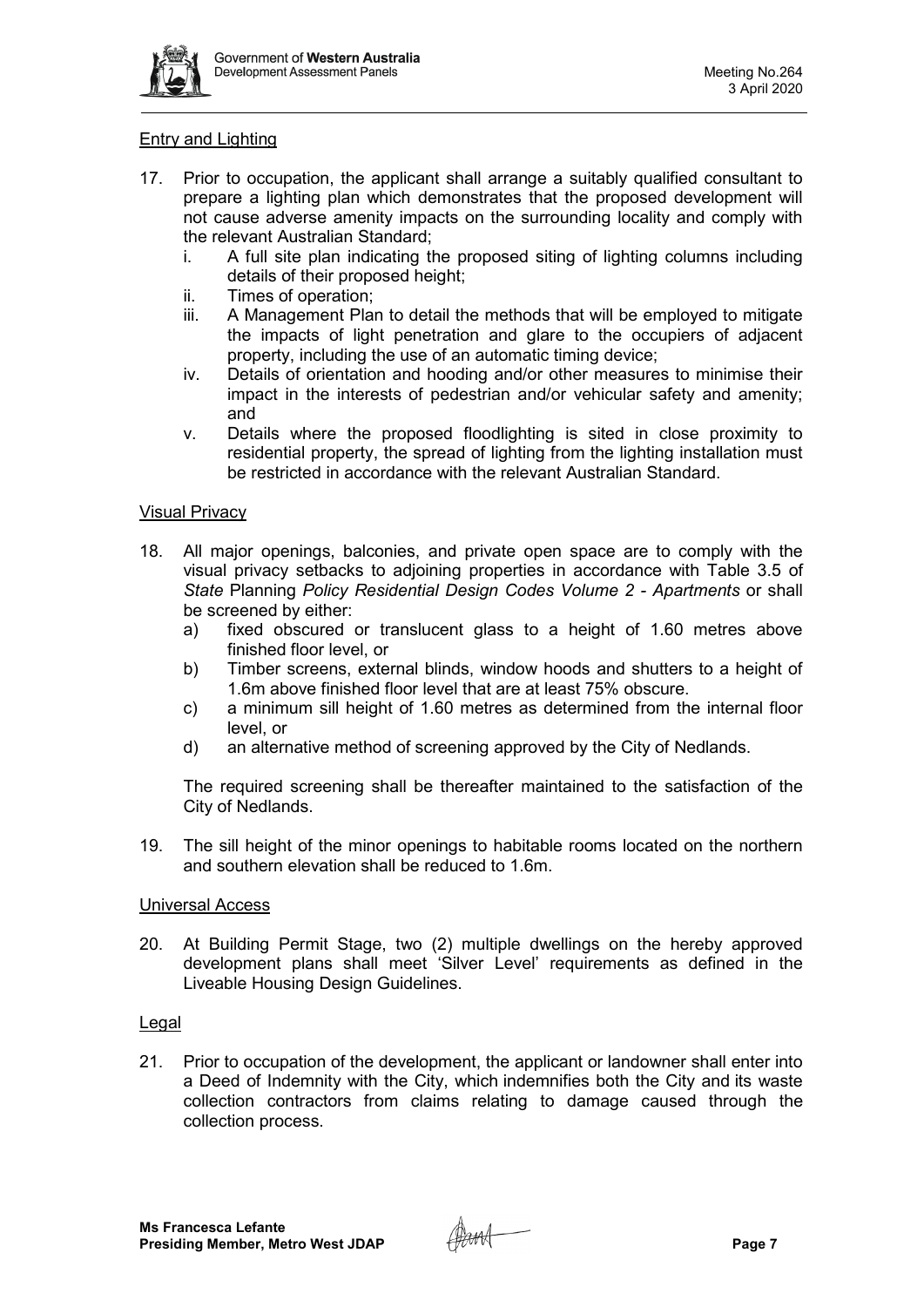

22. Prior to the occupation of the development, the applicant or landowner shall enter into a Deed of Indemnity with the City in relation to the works (awnings) to be undertaken in accordance with the approval within the land managed/owned by the City. The Deed of Indemnity shall be prepared/or vetted by the City's solicitors and shall be executed by both parties prior to any construction within the road reserve. All reasonable costs associated with the preparation of the Deed of Indemnity shall be met by the applicant.

# Advice Notes

- 1. In relation to condition (6), the geotechnical report shall demonstrate how they will contain and dispose of a 1-100-year run-off within their land holding to the satisfaction of the City and any other relevant State Government agencies.
- 2. In relation to condition (7), the applicant is advised that the Construction Management Plan is to address, but is not limited to the following matters:
	- a) hours of construction;
	- b) traffic management;
	- c) parking management;
	- d) access management;
	- e) management of loading and unloading of vehicles;
	- f) heavy vehicle access;
	- g) dust management;<br>h) waste managemen
	- waste management (where applicable)
	- i) protection of infrastructure and street trees within the road reserve;
	- j) the need for a dilapidation report of adjoining properties;
	- k) if required, details of and reasons for construction work on the construction site that is likely to be carried out other than between 7.00 am and 7.00 pm on any day which is not a Sunday or public holiday;
	- I) if required, details of and duration of activities on the construction site likely to result in noise emissions that fail to comply with the standard prescribed under regulation 7 of the Environmental Protection (Noise) Regulations 1997;
	- m) predictions of noise emission on the construction site;
	- n) use of City car parking bays for construction related activities;
	- o) protection of infrastructure and street trees within the road reserve;
	- p) security fencing around construction sites;
	- q) gantries;
	- r) Staging plan for the entire works;
	- s) Applicable timeframes and assigned responsibilities for tasks;
	- t) Onsite storage of materials and equipment;
	- u) Parking for contractors;
	- v) Waste management;
	- w) Management of noise in accordance with the requirements of the Environmental Protection (Noise) Regulations 1997;
	- x) Management of vibrations;
	- y) Complaints and incidents; and
	- z) Site signage showing the builder's direct contact details (telephone number and email address).
	- aa) dewatering management plan;
	- bb) contact details;
	- cc) site offices;
	- dd) details of measures to be implemented to control noise (including vibration) emissions;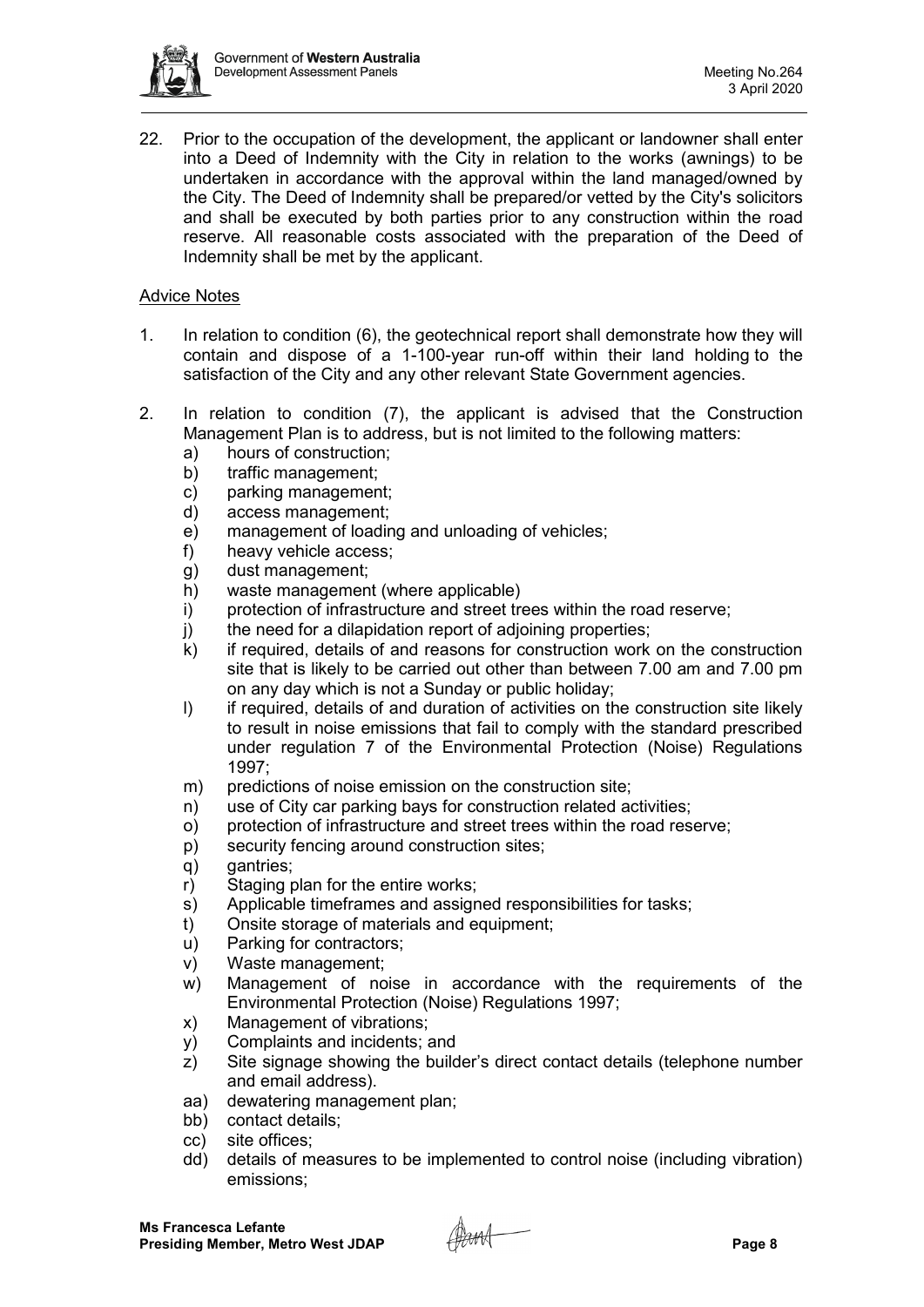

- ee) complaint response procedure to be adopted;
- ff) details of how dust will be suppressed (e.g. by use of water tanker, independently powered water pumps, high volume hoses) or whether an approval from the water corporation for hydrant standpipe has been granted; and
- gg) details of how dust and sand drift will be controlled in the event that the landscape remains bare for any period of time after demolition (consideration of more permanent dust suppression or sand drift measures such as hydromulching); and
- hh) any other relevant matters.
- 3. In relation to condition (11), the cafe and residential visitor bays are to be clearly noted as such.
- 4. In relation to condition (14), the landscaping plan shall detail the following:
	- Demonstrate compliance with Table 4.12 of the State Planning Policy *Residential Design Codes Volume 2 - Apartments*
	- Water permeable paving where located within the deep soil area located on the first floor
	- Comprehensive maintenance plan for all planting on structure including an irrigation plan.
- 5. In relation to condition (16), the Arborist is to provide:
	- a Tree Protection Zone and development impact assessment for trees to northern Lot to confirm building does not impact on TPZ.
	- A plan as to how the arborist will engage the builder during construction to provide methodology and works, as required.
- 6. In relation to condition (17), the applicant is advised that a Suitably qualified lighting consultant – is to be a Member of the illuminating Engineering Society of Australia and New Zealand.
- 7. In relation to condition (17), the applicant is advised that the Relevant Australian Standard is Australian Standard AS.4282 – Control of the Obtrusive Effects of Outdoor Lighting.
- 8. In relation to condition (17), the applicant is advised that Certification by a suitably qualified lighting consultant shall demonstrate that the development is in compliance with the relevant Australian Standard. On completion of the installation, the consultant is to confirm that the lighting conforms to the relevant Australian Standard and if not, remedial measures are to be undertaken to rectify the situation and bring about compliance with the relevant Australian Standard. The requirement for confirmation certification on completion of the installation is to be included as a condition on all Planning Approvals granted by the City.
- 9. In relation to condition (19), the City seeks larger windows to provide more ventilation, solar access, and horizon outlook.
- 10. In relation to condition (21), the applicant is advised that the responsible entity (landowner) is responsible for the maintenance of the common property (including roads) within the development.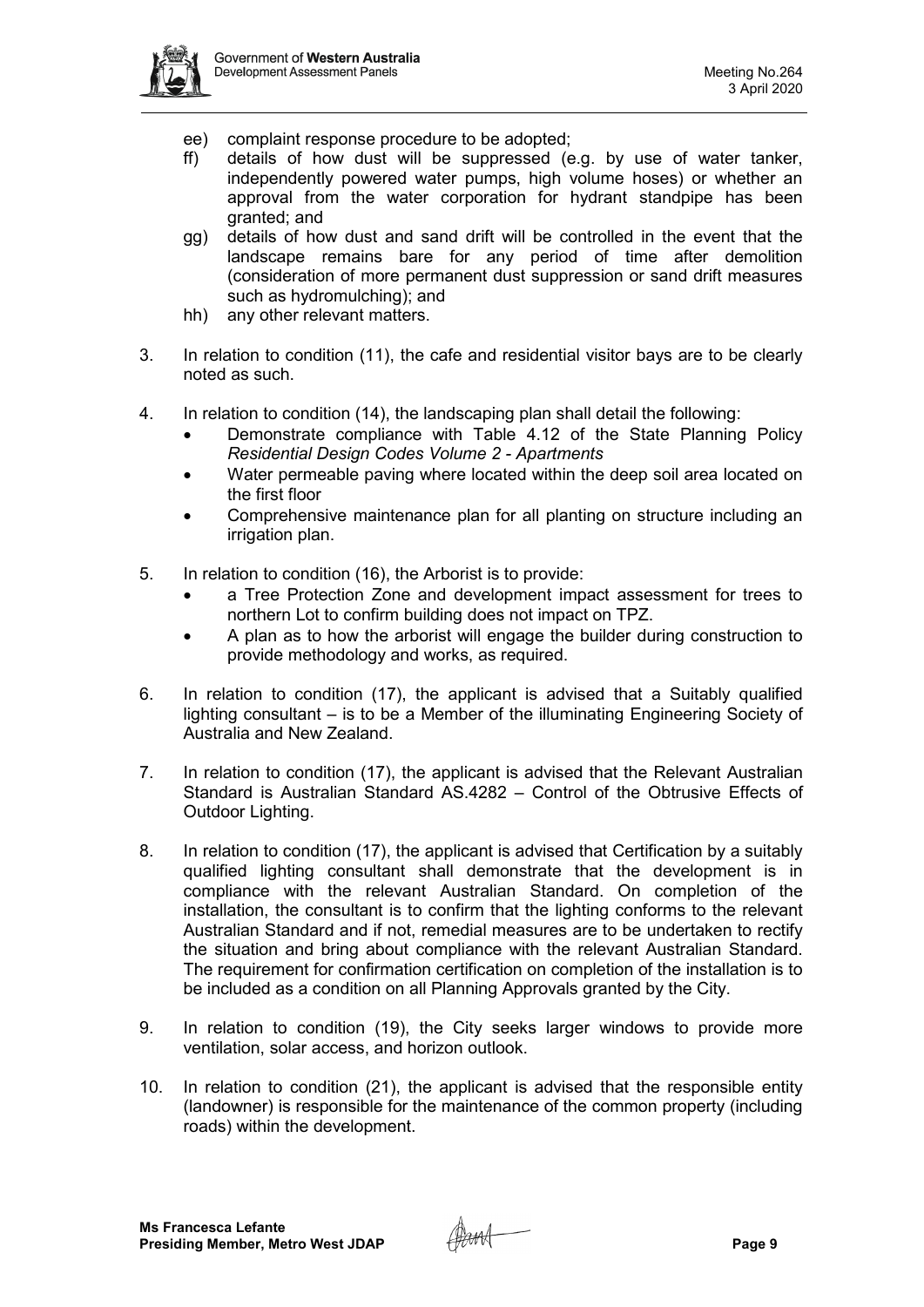

- 11. The applicant is advised that the Public Transport Authority hardstand boarding area is currently compliant to Disability Discrimination Act legislation. As such, construction of the driveway is not to impact the in-situ barrier kerb or boarding area.
- 12. The applicant is advised that prior to the proposal commencing the applicant shall lodge with the City an Application for Food Premises Alteration / Fit-out which an Environmental Health Officer at the City is satisfied demonstrates food safety outcomes.
- 13. The applicant is advised that prior to commencing a Food Business a proprietor shall lodge with the City a Food Business Registration / Notification Form.
- 14. The applicant is advised that prior to commencing a Food Business the premises shall receive an inspection from an Environmental Health Officer at the City which cites that the Food Business may commence.
- 15. The applicant is advised that designated storage areas for cleaning chemicals and equipment and personal belongings shall be available and separate from any food preparation or food storage area within the proposed food business.
- 16. The applicant is advised that all internal water closets and ensuites without fixed or permanent window access to outside air or which open onto a hall, passage, lobby or staircase, shall be serviced by a mechanical ventilation exhaust system which is ducted to outside air, with a minimum rate of air change equal to or greater than 25 litres / second.
- 17. The applicant is advised that adequate staff and public sanitary conveniences shall be provided in accordance with the Building Code of Australia.
- 18. The applicant is advised that Service and/or delivery vehicles are not to service the premises before 7.00 am or after 7.00 pm Monday to Saturday, and/or before 9.00 am or after 7.00 pm on Sundays and Public Holidays unless otherwise approved by the City beforehand.
- 19. The applicant is advised that the landowner is advised that all mechanical equipment (e.g. air-conditioner, swimming pool or spa) is required to comply with the Environmental Protection (Noise) Regulations 1997, in relation to noise.
- 20. The applicant is advised that prior to the commencement of any demolition works, any Asbestos Containing Material (ACM) in the structure to be demolished, shall be identified, safely removed and conveyed to an appropriate landfill which accepts ACM.
- 21. Removal and disposal of ACM shall be in accordance with Health (Asbestos) Regulations 1992, Regulations 5.43 - 5.53 of the Occupational Safety and Health Regulations 1996, Code of Practice for the Safe Removal of Asbestos 2nd Edition, Code of Practice for the Management and Control of Asbestos in a Workplace, and any Department of Commerce Worksafe requirements.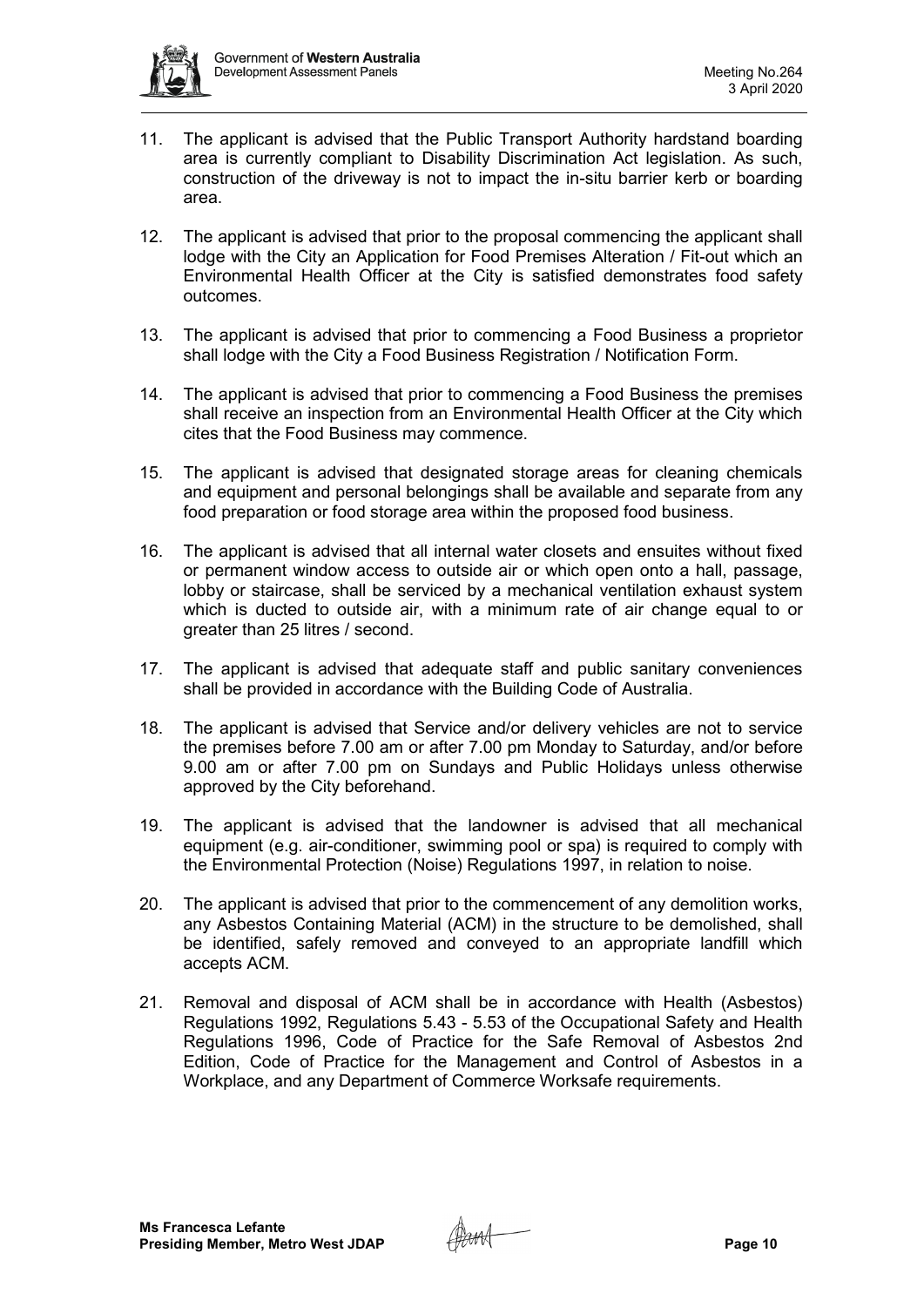

- 22. Where there is over  $10m^2$  of ACM or any amount of friable ACM to be removed, it shall be removed by a Worksafe licensed and trained individual or business.
- 23. The development is to comply with the statutory requirements for lodging houses contained within the Health (Miscellaneous Provisions) Act 1911 and City of Nedlands Health Local Laws 2017.
- 24. Prior to the development commencing the applicant, and proposed keeper, shall lodge with the City an Application for registration of a Lodging House, along with the prescribed fee and details plans and specifications of the lodging house including emergency evacuation routes and fire protection facilities.
- 25. Prior to commencing operations, the premises shall receive an inspection from an Environmental Health Officer at the City which cites that the lodging house may commence.
- 26. During the month of December each year, the landowner(s) shall apply to the City for renewal of the registration of the lodging house.
- 27. The applicant is advised that laundry facilities are to be compliant with the requirements of the Health Act (Laundries and Bathrooms) Regulations and City of Nedlands Health Local Laws 2017. Laundries are not to be located within a room where food is prepared, stored or consumed. Where a laundry is located adjacent to a room where food is stored, prepared or consumed the laundry is to be separated by a wall or approved partition extending from the floor to the roof or ceiling. The door, which when closed shall completely fill the opening.
- 28. The applicant is advised that the development is to be provided with suitable enclosures for the storage and cleaning of waste receptacles on the premises per the following requirements:
	- a) Constructed of brick, concrete, corrugated compressed fibre cement sheet or other material of suitable thickness approved by the City;
	- b) Walls not less than 1.8m in height and access of not less than 1.0 metre in width fitted with a self-closing gate;
	- c) Smooth and impervious floor not less than 75mm thick and evenly graded to an approved liquid refuse disposal system;
	- d) Easily accessible to allow for the removal of the receptacles;
	- e) Provided with a ramp into the enclosure having a gradient of no steeper than 1:8 unless otherwise approved by the City; and
	- f) Provided with a tap connected to an adequate supply of water;
	- g) Adequately ventilated to mitigate odour.
- 29. The applicant is advised to consult the City's Acoustic Advisory Information in relation to locating any mechanical equipment (e.g. air-conditioner, swimming pool or spa) such that noise, vibration impacts on neighbours are mitigated. The City does not recommend installing any equipment near a property boundary where it is likely that noise will intrude upon neighbours;
- 30. The applicant is advised that ventilation of the proposed food business shall be provided in accordance with the requirements of Australian Standards AS1668.2- 1991 "The use of mechanical ventilation for acceptable indoor air quality" and Building Code of Australia (BCA) and be sufficient in ensuring mitigation of odour, so as not to affect other commercial or residential units;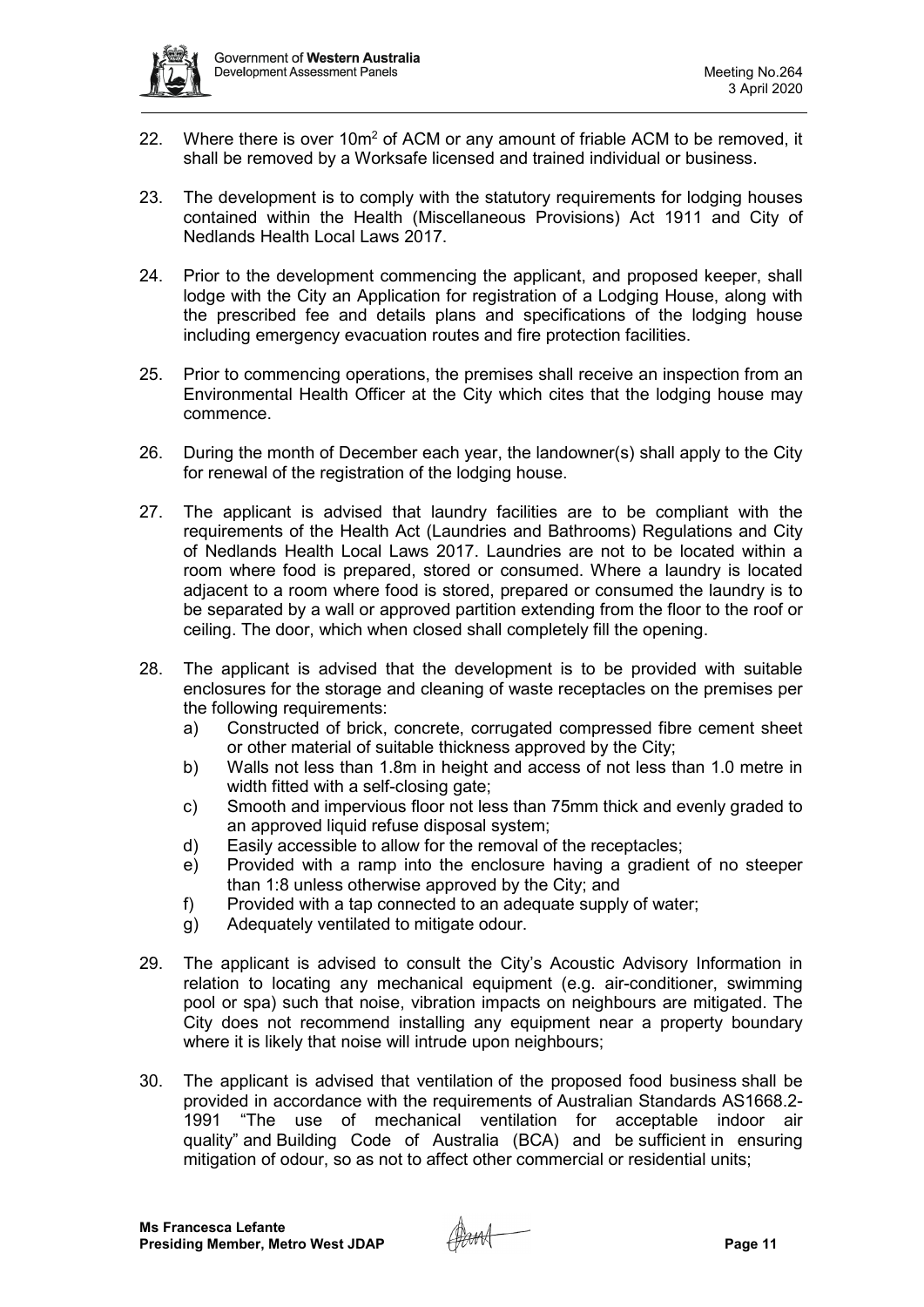

- 31. The applicant is advised that where floodlighting is proposed, the applicant shall seek independent expert advice from a suitably qualified consultant detailing the particulars of the application, specifications of the type of floodlight proposed and certifying that the proposed lighting will not cause adverse amenity impacts on the surrounding locality and comply with the relevant Australian Standard;
	- a) A full site plan indicating the proposed siting of lighting columns including details of their proposed height,
	- b) Times of operation;
	- c) A Management Plan to detail the methods that will be employed to mitigate the impacts of light penetration and glare to the occupiers of adjacent property, including the use of an automatic timing device;
	- d) Details of orientation and hooding and/or other measures to minimise their impact in the interests of pedestrian and/or vehicular safety and amenity; and
	- e) Details where the proposed floodlighting is sited in close proximity to residential property, the spread of lighting from the lighting installation must be restricted in accordance with the relevant Australian Standard.
- 32. The applicant is advised that developers are responsible for providing telecommunications infrastructure in their developments. To provide this infrastructure, they need to contract a carrier to install telecommunications infrastructure in their new development. If you choose National Broadband Network (NBN) to service your development, you will need to enter into a developer agreement with NBN. The first step is to register the development via [http://www.NBNco.com.au/develop-or-plan-with-the-NBN/new](http://www.nbnco.com.au/develop-or-plan-with-the-nbn/new-developments.html)[developments.html,](http://www.nbnco.com.au/develop-or-plan-with-the-nbn/new-developments.html) once registered NBN will be in contact to discuss the specific requirements for the development. NBN requires you to apply at least six months before the required service date. All telecommunications infrastructure should be built to NBN guidelines found at [http://www.NBNco.com.au/develop-or-plan-with](http://www.nbnco.com.au/develop-or-plan-with-the-NBN/new-developments/builders-designers.html)[the-NBN/new-developments/builders-designers.html](http://www.nbnco.com.au/develop-or-plan-with-the-NBN/new-developments/builders-designers.html)
- 33. The applicant is advised that all works within the adjacent thoroughfare, i.e. road, kerbs, footpath, verge, crossover or right of way, also require a separate approval from the City of Nedlands prior to construction commencing.
- 34. The applicant is advised that a new crossover or modification to an existing crossover will require a separate approval from the City of Nedlands prior to construction commencing.
- 35. The applicant is advised that the existing crossover is to be removed and the nature-strip / verge reinstated with grass or landscaping.
- 36. The applicant is advised that the contractor/developer shall protect the City's street trees from any damage that may be caused by the scope of works covered by this contract for the duration of the contract. All work carried out under this contract is to comply with the City's policies, guidelines and Australian Standards relating to the protection of trees on or adjacent to development sites (AS 4870- 2009).
- 37. The applicant is advised that all street tree assets in the nature-strip (verge) shall not be removed. Any approved street tree removals shall be undertaken by the City of Nedlands and paid for by the owner of the property where the development is proposed, unless otherwise approved by the City of Nedlands.